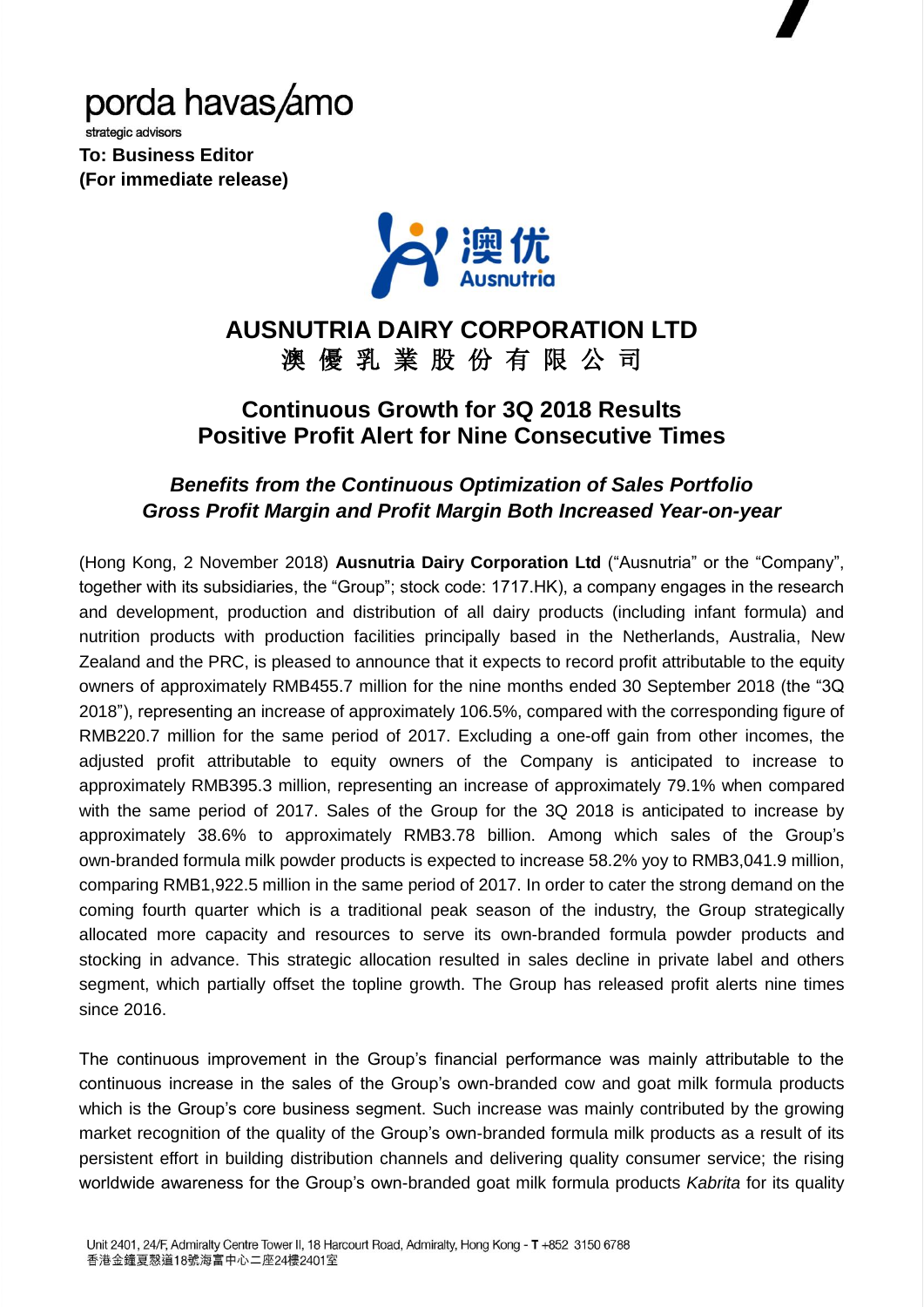and high nutrition value; the increase in production capacity following the commencement of production of two new factories in the Netherlands and the acquisition of a factory in Australia; and the progressive enhancement of the Group's management and operation efficiency.

**Mr. Yan Weibin, Chairman of the Group**, said "2018 is the Group's fifteenth year in business, and the third year of Ausnutria' 'Golden Decade' strategy. The Group, as always, has been in pursuit for breakthroughs in the aspects of business and international strategic layout. As to core business, the presence of *Kabrita* has expanded to 66 countries and regions. We will continue to launch *Kabrita* in other countries and aim to become a global leader in goat milk infant nutrition products. In addition, the Company has successfully completed the issue of new shares to CITIC Agri Fund which is now the single largest shareholder of the Company. This will help optimize the asset-liability and shareholder structure of the Company, as well as consolidate the solid foundation of the Company. The global supply chain layout deployment, global team building, research and development and market distribution are all currently in place. The leading position of our goat milk formula products worldwide and our cow milk formula in the PRC have both been basically set. Multiple projects of corporate development have been smoothly kicked off. As one of the leaders in the dairy industry, the Company will abide by commitments, keep eyes on our targets, strive to provide the best products and services, respond to market uncertainty with firm strategies, and head towards the 'Golden Decade' of Ausnutria through the "Three-step Process". We will also seize the enormous opportunities brought by national policies, continue our mission of 'Nourishing Life and Growth' and our effort in developing the global market, constantly strive for market and consumer recognition with our high-quality products, achieve ever-expanding growth, in order to move further towards our vision – 'To become the most trustworthy milk formula, nutrition and health-care enterprise in the world', as well as consolidate Ausnutria's leading position in the industry and provide shareholders with a sound and long-term return."

- *End -*

#### **About Ausnutria Dairy Corporation Ltd**

Ausnutria Dairy Corporation Ltd is a leading infant milk formula company with production facilities principally based in the Netherlands, Australia, New Zealand, and the PRC. The Company is engaged in the worldwide production, research, and sales of infant formula, adult milk and other dairy and nutrition products. It owns several famous infant formula and milk powder brands, including "*Kabrita*", "*Allnutria*" and "*Hyproca*". Ausnutria's factories in the PRC were among that first batch of factories that had been granted with the National Infant Formula Enterprise Production Permit. The factory in the Netherlands is also one of the first infant milk formula manufacturers to obtain import licenses for overseas products under the new policy in the PRC.

Issued by Porda Havas International Finance Communications Group for and on behalf of **Ausnutria**  Dairy Corporation Ltd. For further information, please contact us at **ausnutria@pordahavas.com**, or as below:

博達浩華國際財經傳訊集團| Porda Havas International Finance Communications Group

香港金鐘夏愨道18號海富中心二座24樓2401室 | Unit 2401, 24/F, Admiralty Centre Tow er II, 18 Harcourt Road, Admiralty, Hong Kong T: (852) 3150 6788 | F: (852) 3150 6728 | www.pordahavas.com